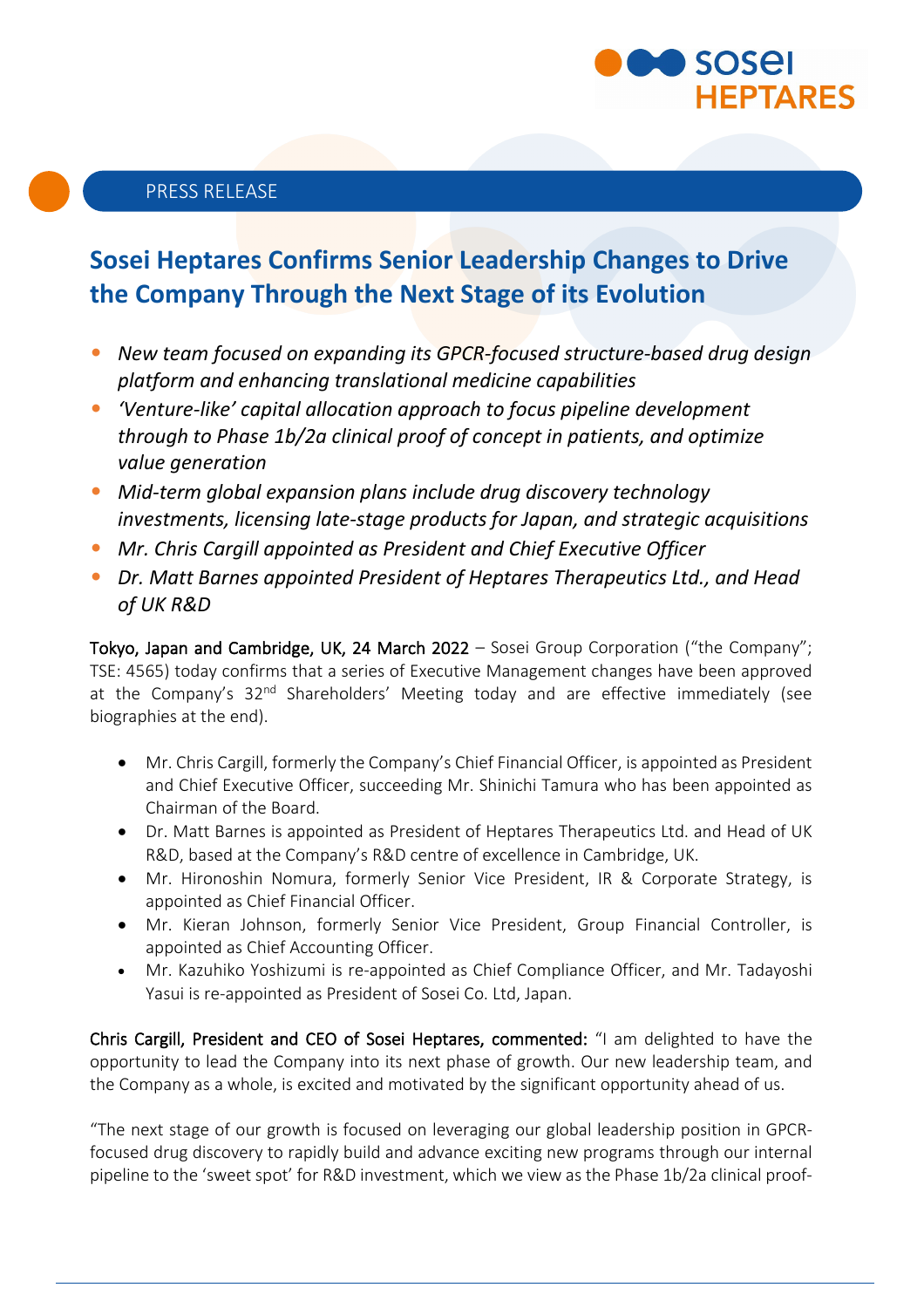

## PRESS RELEASE

of-concept stage in patients. This stage represents a key data inflection point that we would expect to trigger high value partnering deals and fund continued expansion.

"To do this, we aim to build on the strength of the existing team and SBDD platform at our worldclass R&D facility in Cambridge, UK, and establish a rigorous and truly best-in-class discovery and translational medicine capability that applies cutting-edge technologies and expertise alongside a 'venture-like' capital allocation approach to optimize decision-making and value generation from our programs.

"We have started making progress towards this goal through the addition of expertise internally and through the collaborations we have entered with innovative technology companies, such as InveniAI, Verily and others. This has already yielded novel targets and new ways of exploring and exploiting our powerful platform.

"In the near term, we expect to secure complementary world-class translational medicine capabilities to 'turbo charge' our discovery and early development strategy, accelerating the progress of much needed medicines for patients, and building a global drug discovery and translational medicine powerhouse."

"In addition to driving this growth from our existing R&D business in the UK, we will continue to diligently seek out mid-term global expansion opportunities in the areas of drug discovery technology investments, licensing of late-stage products for Japanese patients, and strategic acquisitions."

Shinichi Tamura, Chairman of Sosei Heptares, said: "I would like to congratulate Chris, Matt, Hironoshin and Kieran on their well-deserved promotions. These are truly exciting times for Sosei Heptares and I am confident that the new executive team, working with our world-class discovery and development team, will successfully drive the Company through the next stage of its evolution.

"On behalf of the Board, I would like to express my deep gratitude and appreciation to Malcolm Weir and Tim Tasker who have retired from day-to-day operations but will remain close to the Company as consultants. Both have made a tremendous contribution over the years to Sosei Heptares, and their counsel and extensive knowledge and experience will be valuable to support the future development of the Company."

#### **Biographies**

#### Chris Cargill, Representative Executive Officer, President and Chief Executive Officer

Chris joined Sosei Heptares in 2017 as Head of Investor Relations and Communications and was appointed as Executive Vice President, Chief Financial Officer in November 2018. Prior to this, he gained over a decade's worth of experience in the global financial services sector and brings an extensive range of healthcare knowledge, financial acumen and market perspective from his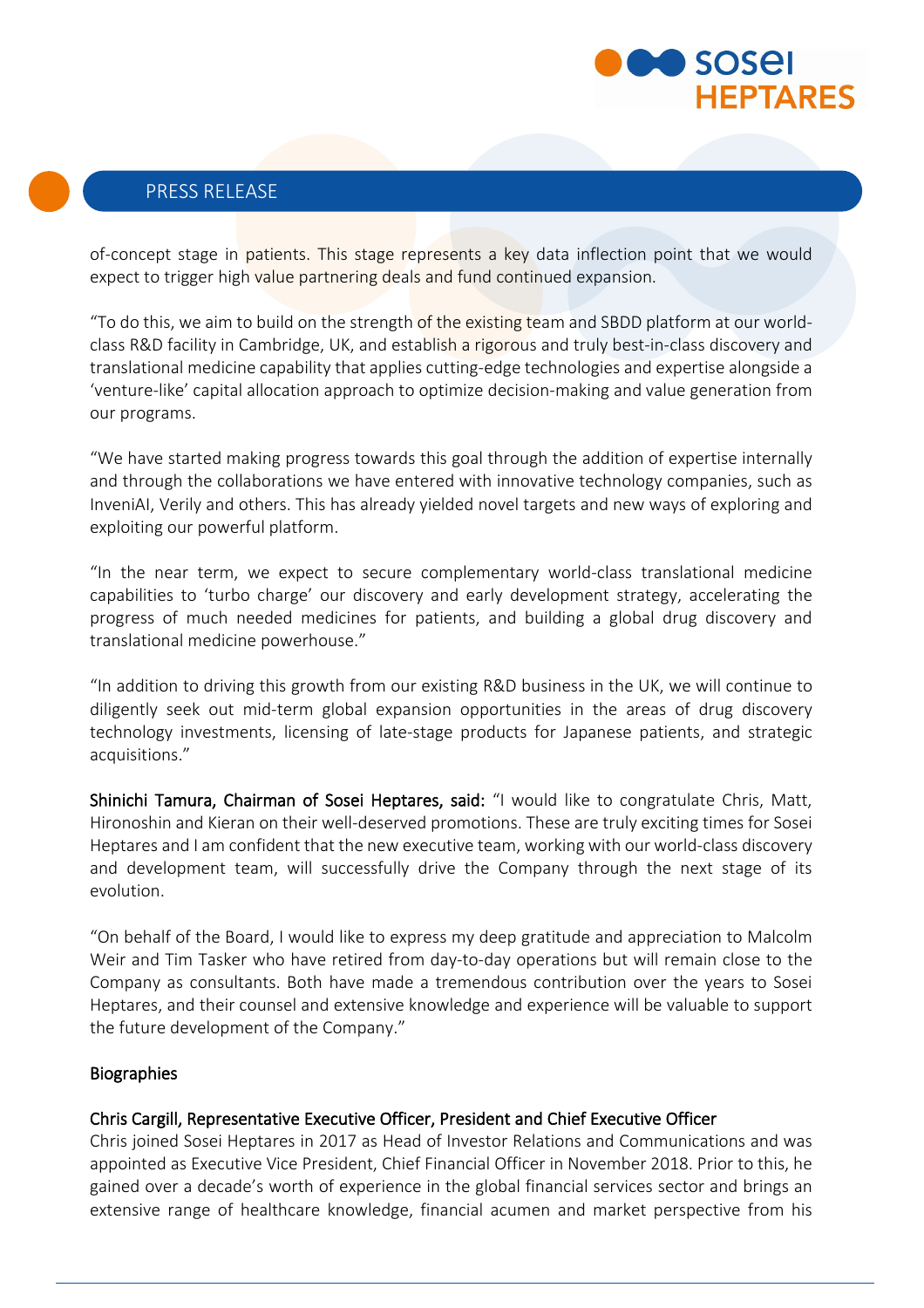

## PRESS RELEASE

previous advisory roles. Chris began his career in the Corporate Finance division of KPMG before spending over eight years in Investment Banking at J.P. Morgan, primarily focused on the UK healthcare sector. Chris received a Bachelor of Business (Banking & Finance) and a Bachelor of Laws from Monash University in Australia.

### Dr. Matt Barnes, Executive Officer, President of Heptares Therapeutics Ltd., and Head of UK R&D

Matt joined Sosei Heptares in 2016 as Head of Molecular Pharmacology and subsequently Senior Vice President, Drug Discovery and Head of R&D Portfolio Management. Matt has over 20 years' experience in the biotech and pharmaceutical industry and previously held positions of increasing seniority at Takeda in Cambridge, UK and at Celltech Ltd (now UCB). He has a BSc in Biochemistry and a PhD in Pharmacology from Newcastle University in the UK.

#### Hironoshin Nomura, Executive Officer, Chief Financial Officer

Hironoshin joined Sosei Heptares in 2020 as Senior Vice President, IR & Corporate Strategy from Mizuho Securities in Tokyo, Japan. He spent over five years at Mizuho and was one of the most experienced and respected research analysts in Japan with a focus on the Japanese biotechnology sector. Previously, Hironoshin spent over five years as a healthcare consultant at the Mitsubishi Research Institute. He received a Master's degree in Pharmacy from Tohoku University in Japan.

#### Kieran Johnson, Executive Officer, Chief Accounting Officer

Kieran joined Sosei Heptares in 2017 as Senior Vice President, Group Financial Controller following over 13 years spent in senior financial management, corporate development and compliance roles at GSK in the UK. Before that, he set up a financial consultancy practice following 10 years at KPMG, from which he qualified as a Chartered Accountant.

#### -ENDS-

#### About Sosei Heptares

We are an international biopharmaceutical group focused on the discovery and early development of new medicines originating from our proprietary GPCR-targeted StaR® technology and structure-based drug design platform capabilities. We are advancing a broad and deep pipeline of novel medicines across multiple therapeutic areas, including neurology, immunology, gastroenterology, and inflammatory diseases.

We have established partnerships with some of the world's leading pharmaceutical companies and multiple emerging biotechnology companies, including AbbVie, AstraZeneca, Biohaven, Genentech (Roche), GSK, Neurocrine Biosciences, Novartis, Pfizer, Takeda and Verily. Sosei Heptares is headquartered in Tokyo, Japan with corporate and R&D facilities in Cambridge, UK.

"Sosei Heptares" is the corporate brand and trademark of Sosei Group Corporation, which is listed on the Tokyo Stock Exchange (ticker: 4565). Sosei, Heptares, the logo and StaR® are trademarks of Sosei Group companies.